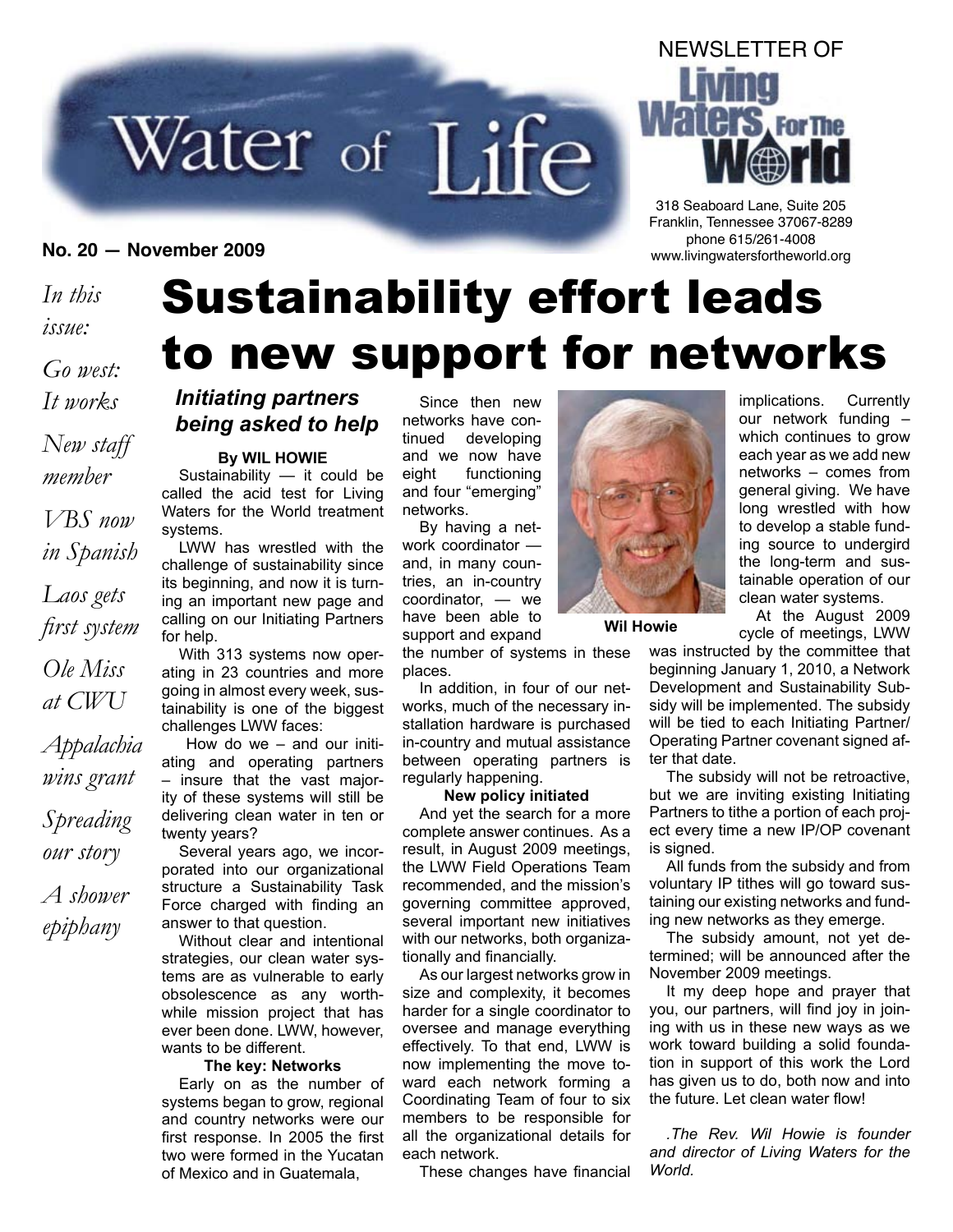

**With its new building not yet complete, Calvin Crest Conferences in the California mountains housed its initial CWU-103 class in a tent in early October.**

## Success in the Sierra: First CWU-West session

#### **By SCOTT HENDERSON and JANET TUCK**

 Under a dazzling blue sky and bright sunshine, with a sprinkling of snow on opening day, the first Clean Water U session at Calvin Crest Conferences in Oakhurst, Calif., was a resounding success.

Without even being marketed, the event drew a capacity 48 students, who were aided by 20 interpreters, staff and **instructors** 

Students from Laos, Cameroon and Yucatan, Mexico, joined others from California, Idaho, Nevada, Washington, Oregon, Florida, Virginia and Alabama for training October 4-9 in the Sierra Nevada Mountains.

Establishing a second CWU training center and having full attendance at the first session demonstrates the mission work that can be done when we come together as partners. Hopefully, this will encourage us to explore opportunities to establish international training sites in the future.

Calvin Crest's new building is still under construction, so the CWU-103 training boards were set up under the "pavilion," a 40' x 40' tent. This gave mission teams easy access to the systems to plan their system selection and installation trips.

As part of the closing ceremony CWU students, staff and instructors dedicated the site where Calvin Crest's new building is being built and will be available for the August 2010 CWU West.

CWU 101 student Wendy Gist of San Gabriel Presbytery was quite impressed with the instructors. "They worked so well together as a team," she commented. The fact that international partners

were next to her in the classroom was a bonus to Wendy. "It was so nice to learn more about their context. Their participation and sharing of their experience really added to what I learned."

These included the Rev. Khampheng Mitpasa of Laos, Orlando Cab of the Yucatan, Mexico. Also participating were

#### **Continued on next page**



**Calvin Crest's first CWU-West class makes history in California.**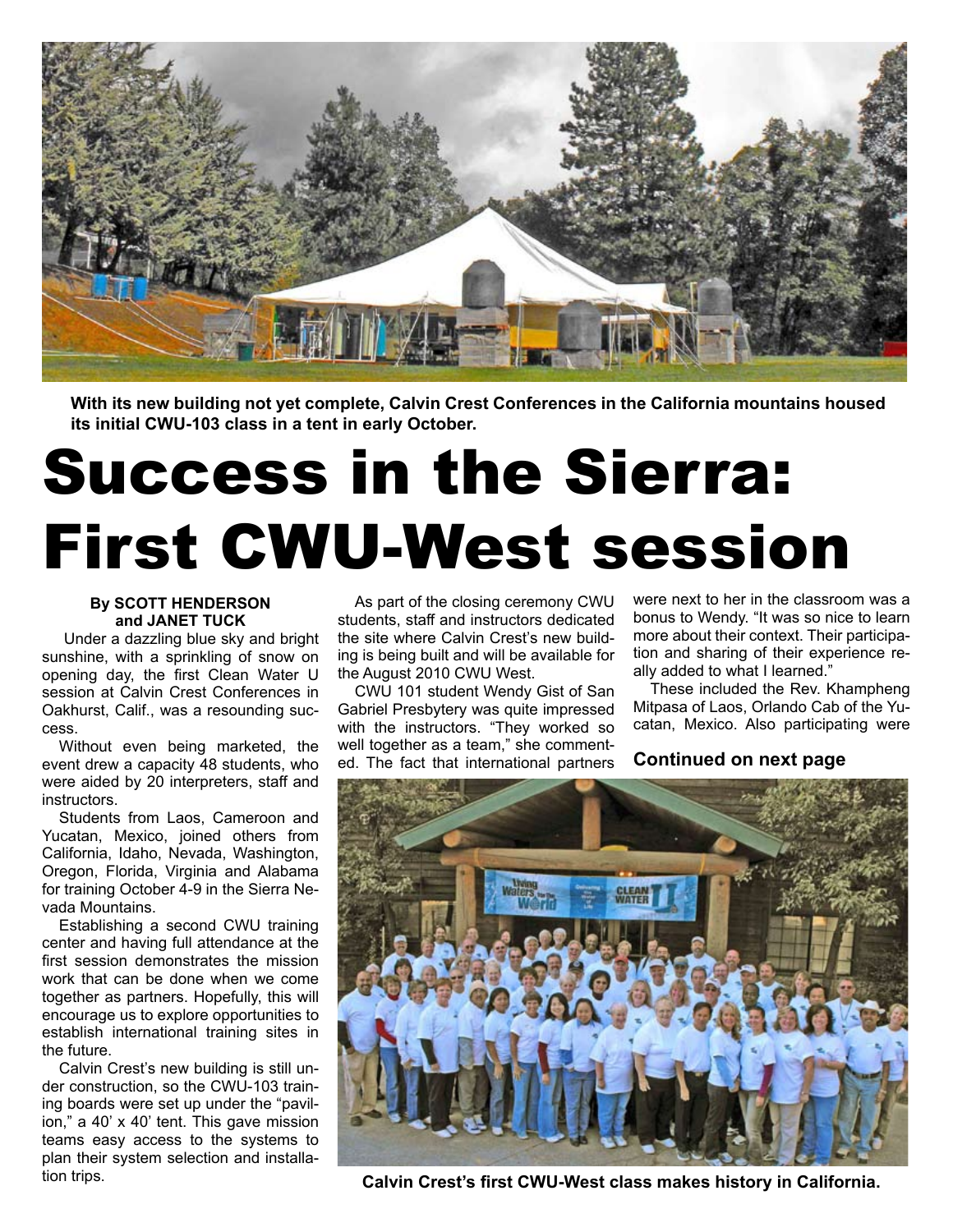



**Above, CWU-West students dedicated the Calvin Crest site where a new building is being erected.**

**At left, these**  tors for the first**ever CWU-West class in October.**

### CWU-West **Continued from Page 2**

immigrants to this country: John Bosavanh and Tony Bounthapanya, originally from Laos, and Gideon Ticha, originally from Cameroon.

The fact that LWW is a relationshipbased organization is what struck Wendy most deeply. "This is a mission model I really believe in, that these relationships are over the long term," she said.

People in San Gabriel Presbytery are excited about the possibilities, she said. They haven't made any definite plans yet, nor have they invited a partner into the mission, but "people are calling, asking to get involved," said Wendy.

The Calvin Crest staff thanks the Synod of the Living Waters, the Living Waters for the World staff and Clean Water U staff and instructors whose hard work, mission partnership and open hearts made CWU West possible.

Together, we have created an opportunity to expand the number of mission teams trained each year. We will offer CWU West sessions August 14-19 and October 2-7 in 2010. We hope to offer three CWU West sessions in 2011.

*Scott Henderson is executive director of Calvin Crest Conferences. Janet Tuck is editor of The Voice, newspaper of the Synod of Living Waters.*



**CWU No. 23, the first-ever July session at Hopewell, had 33 students from 12 states.**



**CWU No. 24, in September at Hopewell, went down in history as the water class. Thirty-nine students from 12 states endured a solid week of rain.**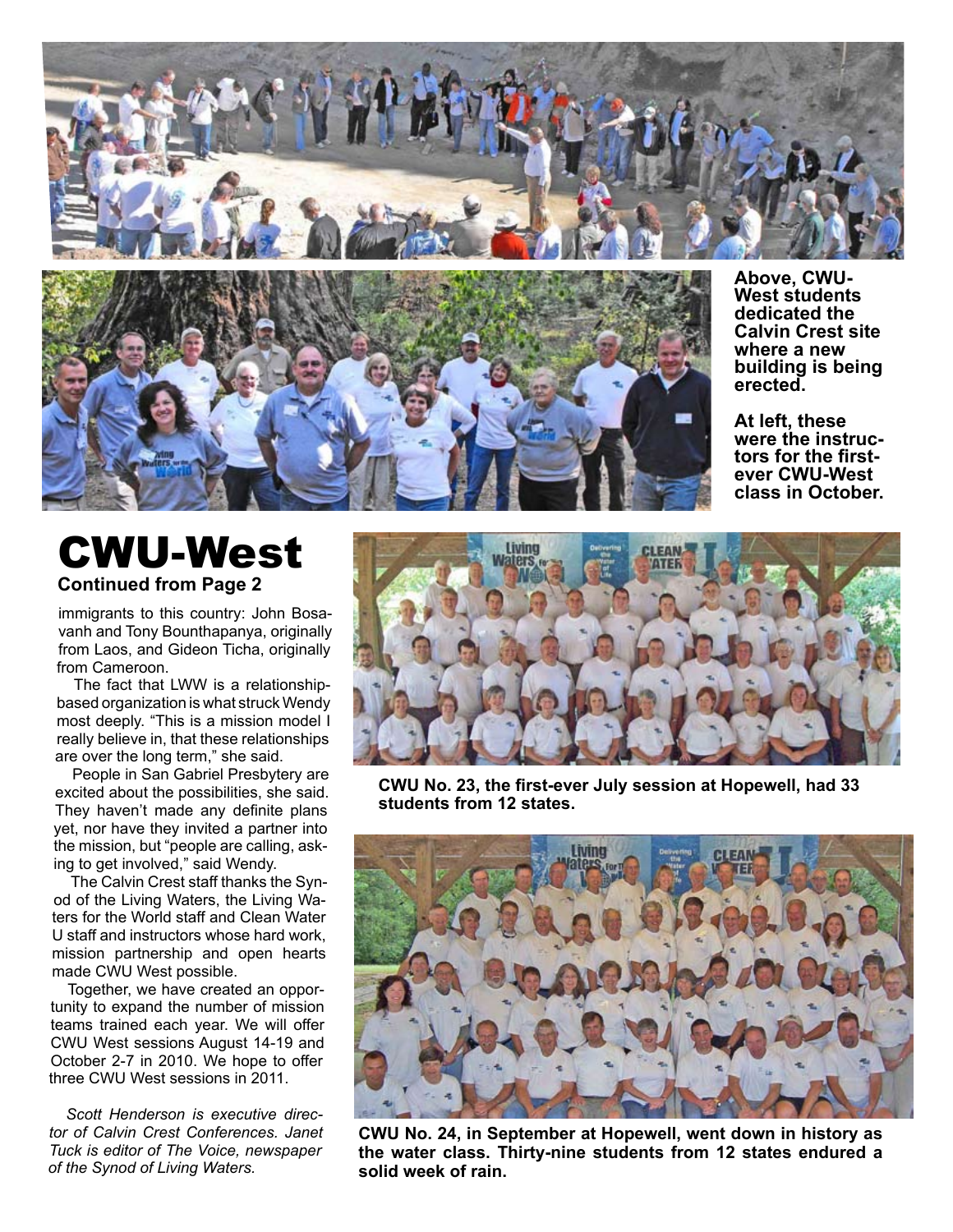

**University of Mississippi civil engineering students and instructors working at CWU's Hopewell campus: First row, from left: Shannon Wilson, Pablo Mariaca, Emily Woolsey, Lorena Lica, Timothy Richardson, Cris Surbeck, Harlon Mills, Joseph Murphy. Second row: Wil Howie, Floyd Groves, David Parks, Frank Roecker, Nick Farney, Keah Lim, Aaron Pullen.**

## University engineering students tackle technical issues at Hopewell campus

#### **By WIL HOWIE**

So many wonderful and surprising things keep appearing in the life of LWW. This past January I received a call to present Living Waters for the World's technical and hardware aspects to the February symposium of senior level and graduate civil engineering students at Ole Miss.

The presentation was well received and afterwards Dr. Cris Surbeck, associate professor, stated that of all the humanitarian groups doing water projects, LWW was the first she had ever seen that 'knew what [they were] doing."

She also wanted to learn more later.

She called back in mid-July, perfect timing as our  $21<sup>st</sup>$  CWU session was meeting the following week. She jumped at the invitation to come and check it out. Spending Thursday morning with us at worship, CWU 101 and 102, most of the morning with the 103's at the water buildings and on through lunch.

She was impressed with our equipment and processes so much so that weekend, that her head kept spinning with ideas and possible collaborative efforts.

 **Of all the humanitarian groups doing water projects, LWW was the first she had ever seen that 'knew what they were doing.'**

The very next week, the CE department had reviewed the teaching assignments and Cris discovered she now had an elective course (instead of Fluid Dynamics) to develop and teach this fall. 'Why not something with LWW?' she thought. And it has worked!

Her course is titled "Service Learning in Water and Sanitation Engineering" and has eleven students participating.

Not only are the students spending time in the classroom, they are also learning how to fully operate our Standard ozone clean water systems.

This is being done through the gifts of several of our CWU 103'ers from Advent Presbyterian Church in Tennessee: Harlon Mills, Dave Parks and Floyd Groves, who come from Memphis on many Friday afternoons to provide the students with real-time, hands-on experience with our small-scale, community-sized clean water systems.

But there's more. Because this is a "service" course, in conjunction with our Design sub-team, they will also be studying, testing and reporting on several important technical questions we have formulated with Dr. Surbeck.

Major aspects include reviewing and updating all of our instructions and charts regarding chlorine use. The other primary work will be involved in scientifically testing the ozone production of our Standard system in many different configurations.

Their final exam will come on December 10, 2009, when as a group they will present their semester-long report and their technical findings. We have been invited to be a part of this, and nothing will keep us away.

Who knows where all of this is heading, but without a doubt, the winds of the Spirit are certainly blowing through it all.

*The Rev. Wil Howie is founder and director of LWW.*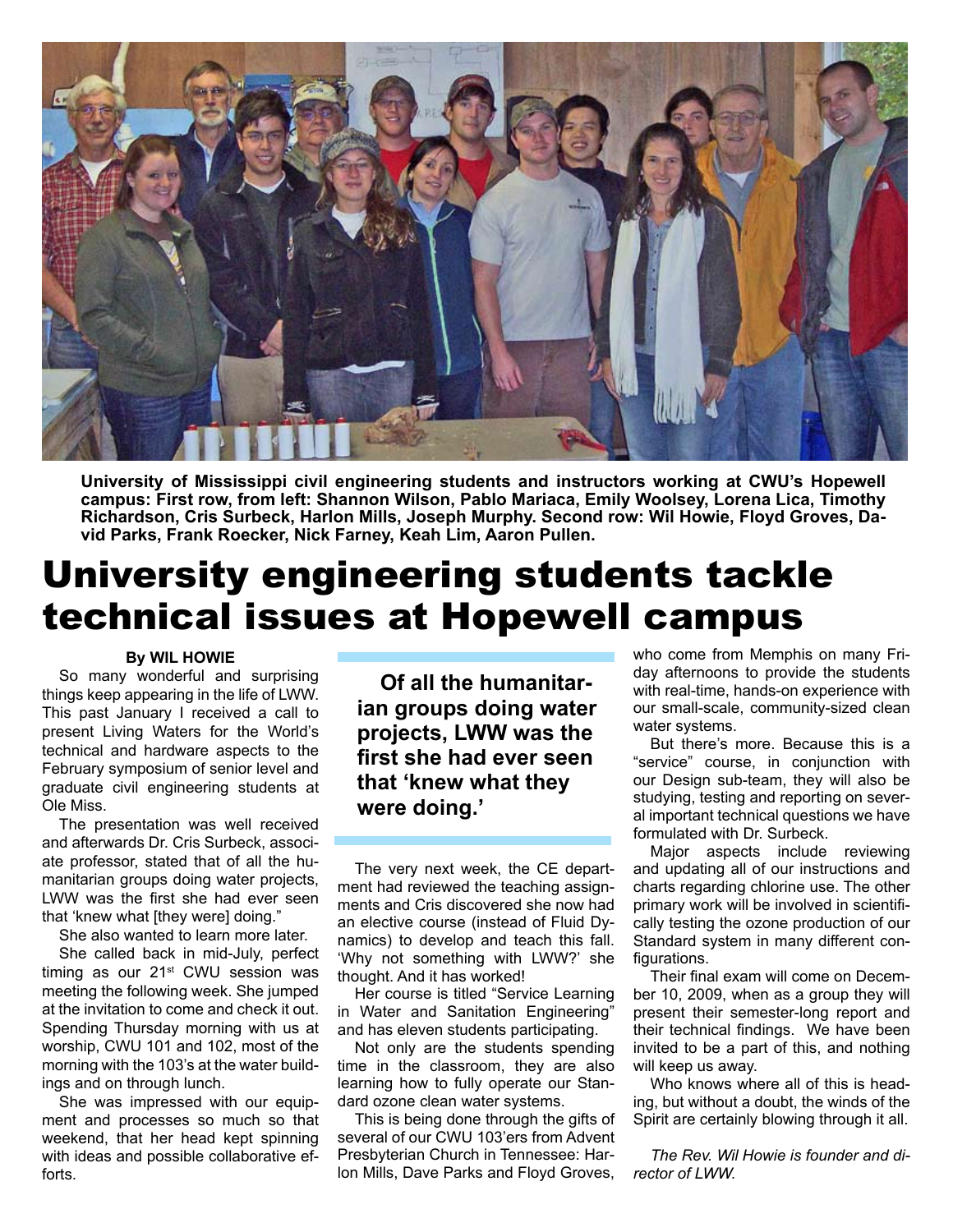## Appalachia network wins \$100,000 grant, plans November training event for teams

#### **By TIM MYRICK and BILL BOWMAN**

The Appalachian Network of Living Waters for the World has been notified that it has been awarded its second U.S. Department of Agriculture grant for its Household Water Well Systems program.

This grant, for \$100,000, is for continuation of efforts to bring clean water to rural areas of Appalachia. The grant funds will be available October 1.

Under its provisions the network is authorized to drill wells and install water treatment systems in four areas in Tennessee and Kentucky.

The primary service location will be Tazewell, in Claiborne County, Tennessee, where up to 40 systems and 6 wells are expected to be installed for low-income families.

The network also will begin work in Morgan County, Tennessee, and Pike and Perry Counties in Kentucky as part of this 12-month grant.

Living Waters Appalachian Network will be contributing \$25,000 of matching funds, and \$5,000 is being contributed by the Claiborne County



#### **Appalachian homeowner Michelle English of the Buffalo Creek area displays clean water that now comes from her well.**

government.

When completed, this new grant will more than double the number of water systems installed in Appalachia, a good test for the network's growing team of covenant churches and volunteers.

Evidence of that growth is seen in the upcoming gathering of network friends for training November 6-8.

A group of about 60 is expected to come to Henderson

Settlement, in Frakes, Kentucky, that weekend to discuss water issues, make new friends, and help the network get ready for 2010 activities. Devotional activities are also being planned.

Since many church groups will be represented, it's hoped that other church members will learn about the network through reports back to Sessions and Mission Committees.

Plans for the weekend include discussions about how the network began its work and how it relates to LWW in its international mission. Participants will learn about what kinds of water contamination problems are found around the region, and what kinds of equipment can alleviate the problems.

They will also have an opportunity to see existing treatment systems in the Buffalo Creek area, and to assemble a system from individual components.

*Tim Myrick of Powell, Tenn., is a member of the LWW Committee. Bill Bowman of Louisville, Ky., is coordinator of the Appalachian Network.*

### Getting the word out — Speakers battery spreads the LWW story

LWW's Development and Awareness Team knows that getting the word out about the world-wide need for clean water is an important part of expanding our mission. Many LWW supporters have signed up as advocates through the website and lots of folks are out telling our story.

For some years, led by Pierce Buford, we have had display booths at many major events. This year was no exception, participants at the Big Tent meeting in June, the Presbyterian Women Churchwide Gathering in July, and the World Mission Celebration in October all had a chance to hear our story.

Also, we try to provide regular updates in various forms to meetings of the presbyteries that our within our home synod, the Synod of Living Waters (PCUSA). Finally, 2009 has seen an increased number of presentations in other venues, and more are in the works. Recent ones include the following:

• Global Health Symposium of UC Denver, October, Wil Howie

• Heartland Presbytery, September, Kansas/ Missouri, Wil Howie

 • Giddings-Lovejoy Presbytery. August, Missouri/Illinois, Ralph Young

• Western North Carolina Presbytery, October, Asheville, N.C., Tim Exley

• Donegal Presbytery, Pennsylvania, October, Bill Reed, Kary Lafors

• Mission Presbytery and Red River Presbytery (Cumberland), Texas, September, Katy BeDunnah

•Tennessee Garden Club, October, Tim Myrick • Kentucky Governor's Scholars Conference, August, Joanie Lukins

• Rotary Club, Hopkinsville, Ky., August, Bill Jansing and friends

Bill Reed is coordinating LWW speaking engagements. We like to do this in a fairly organized way and to keep track of who is speaking where. So if you make a presentation please send Bill a quick note at *willmreed@aol.com*. Also contact Bill if you know of a group that would like a speaker.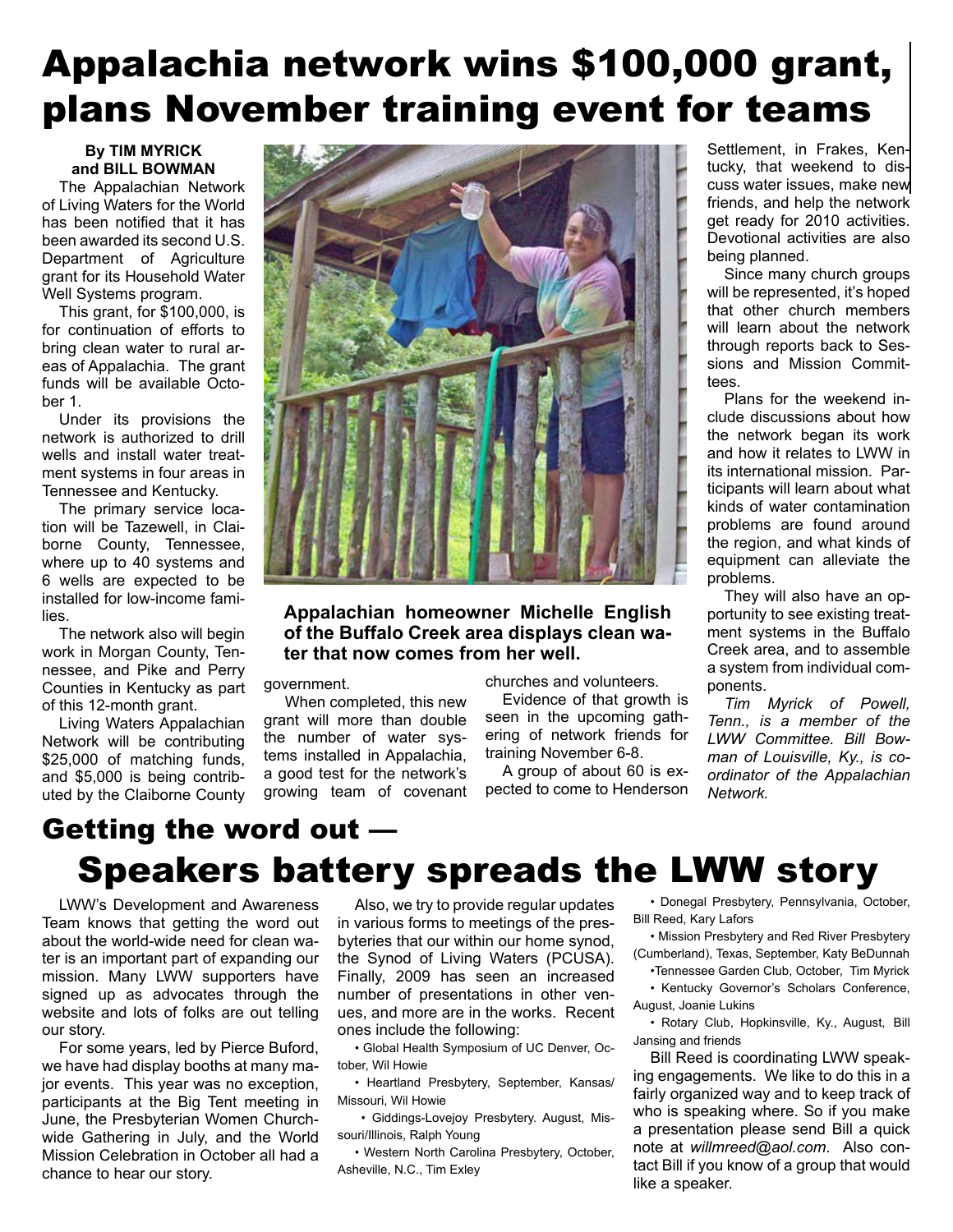## *LWW 2010 calendar*

January 25, Synod of Living Waters, First Presbyterian, Franklin, Tenn. March 10-14, CWU No. 26, Hopewell Camp and Conference Center, Miss. April 21-25, CWU No. 27, Hopewell Camp and Conference Center, Miss. July 3-10, 219th General Assembly, PCUSA, Minneapolis, Minn. August 15-19, CWU No. 28, Calvin Crest Conferences, Oakhurst, Calif. September15-19, CWU No. 29, Hopewell Camp and Conference Center, Miss. October 3-7, CWU No. 30, Calvin Crest Conferences, Oakhurst, Calif.

## For helping bring gift of water, we thank these, our contributors

### A THIRD QUARTER DONOR LIST

Walter Aardsma Bob and Estelle Armistead Mary Ellen Ausenbaugh Thomas M. Ayres Kay Barrett Katy BeDunnah William Bowman Laurance W. and Cheryl S. Branch Pierce Buford Colette Cardwell Kendall Cox Mr. and Mrs. Byron Dunn Parker England Robert and Helen Ferguson Sarah Anne Ford Donna B. Gasaway

#### **Individuals**

Tanya P. Groves Robert V. and Martha F. Haynes Wil and Michele Howie Janet C. and Rober L. Vawter Martha Jacobs Andy and Susan Jordan D. C. Kitchens Lynn A. Kszos Joanie Lukins Harlon R. and Eleanor E. Mills Timothy and Teresa Myrick Philip N. and Donna L. Nelson Bernice Parker Bonnie P. Peplow Bill Reed Jerry and Ann Redus

John and Nancy Roberts James and Esther Slay Dewitt and Zilla Spencer Barbara R. Spiers Cephas and Jean Starnes Randall and Dee Swan Mike R. Thomas Rebecca C. Tindall Remi and Becki van Compernolle Kelly C. and Teresa K. Voyles Mary Weber D. D. and J. D. Webster D. J. and R. S. Wengert Mary Byars Willock Betty Anne Wilson J. B. and Ann Wood

#### **Organizations**

Presbytery of East Tennessee, Knoxville, TN Holston Presbytery, Kingsport, TN Presbytery of Mid-Kentucky, Louisville, KY Mid-South Presbytery, Memphis, TN Presbytery of Middle Tennessee, Franklin, TN Presbytery of Mississippi, Hattiesburg, MS Presbytery of North Alabama, Huntsville, AL Presbytery of Sheppards and Lapsley, Birmingham, AL Presbytery of St. Andrew, Oxford, MS Presbytery of Transylvania, Lexington, KY Presbytery of Western Kentucky, Hopkinsville, KY Presbytery of South Alabama, Daphne, AL Presbyterian Church USA, Louisville, KY PW of Farragut Presbyterian Church, Farragut, TN Garney Construction Pipe Company, Kansas City, MO, Dancing Goats Corporation, Water Valley, MS

#### **Churches**

First Presbyterian Church, Ardmore, OK Mars Hill Presbyterian Church, Athens, TN United Parish of Bowie, Bowie, MD Presbyterian Church of Chatham Township, Chatham, NJ Trinity Presbyterian Church, Clearwater, FL First Presbyterian Church, Cookeville, TN The Presbyterian Church, Danville, KY

Warren Point Presbyterian Church, Fair Lawn, NJ First Presbyterian Church, Goshen, IN Westminster Presbyterian Church, Gulfport, MS United Presbyterian Church, Harrodsburg, KY Presbyterian Kirk in the Pines, Hot Springs Village, AR Bethel Presbyterian Church, Kingsport, TN Reedy Creek Presbyterian Church, Kingsport, TN First Presbyterian Church, LaFollette, TN First Presbyterian Church, Lexington, KY Second Presbyterian Church, Lexington, KY Good Shepherd Presbyterian Church, Lincoln, NE Springdale Presbyterian Church, Louisville, KY First Presbyterian Church, McAllen, TX Presbyterian Youth Conference at Silver Bay, Middletown, NY Immanuel Presbyterian Church, Montgomery , AL First Presbyterian Church, Nashville, TN, First Presbyterian Church, Oak Ridge, TN First Baptist Church, Oxford, MS First Presbyterian Church, Paducah, KY The Village Church, Prairie Village, KS Peace Presbyterian Church, Roanoke, VA Rocky River Presbyterian Church, Rocky River, OH White County Parish, Sparta, TN Unity Presbyterian Church, Tupelo, MS Grace Covenant Presbyterian Church of Princess Anne, Virginia Beach, VA,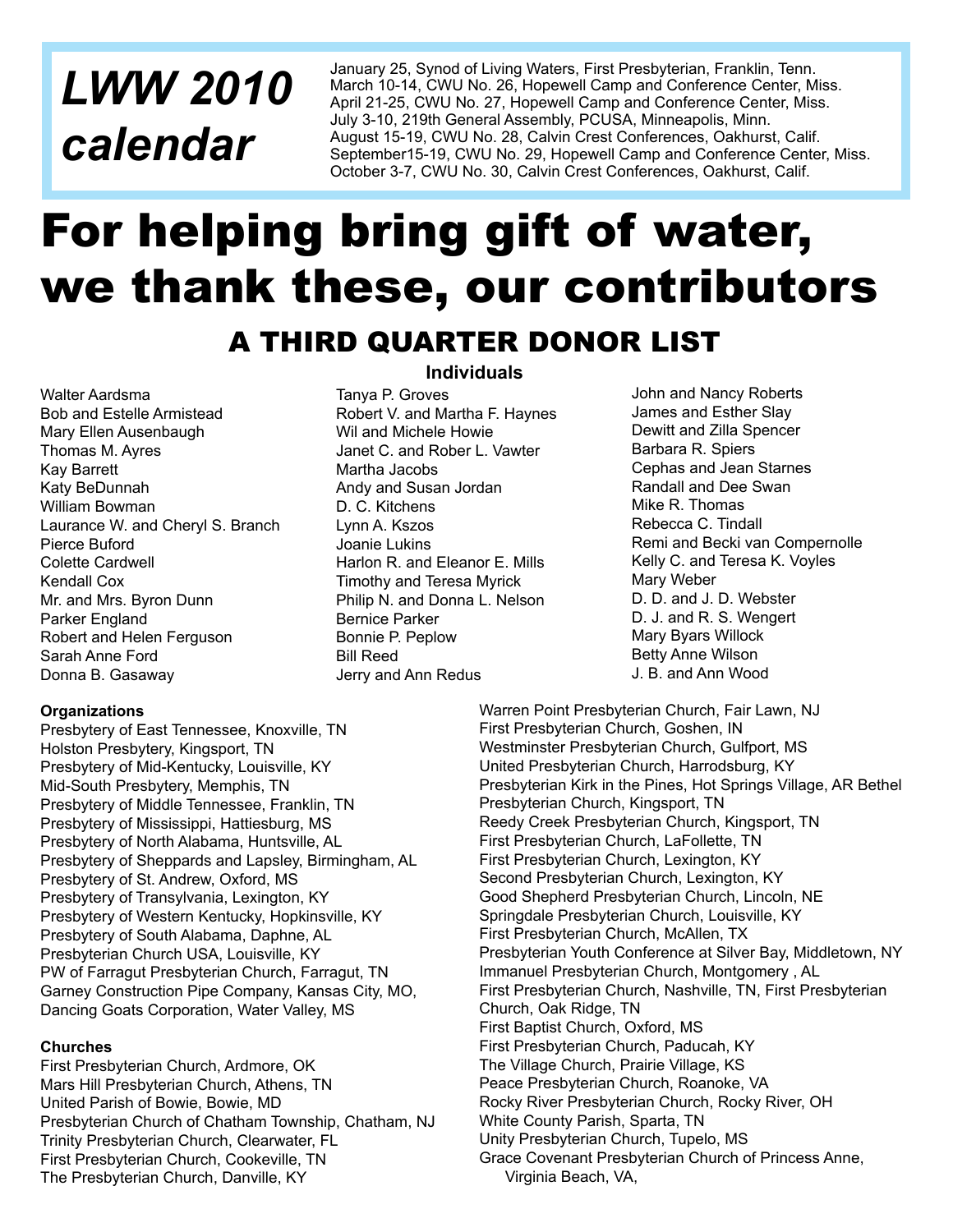

### *I want to support Living Waters for the World.*

Believing that all of God's children need clean water, here's my gift or pledge to help in the work.

|                                                                                                                                                                                                                                   | My name that the contract of the contract of the contract of the contract of the contract of the contract of the contract of the contract of the contract of the contract of the contract of the contract of the contract of t |                                         |  |
|-----------------------------------------------------------------------------------------------------------------------------------------------------------------------------------------------------------------------------------|--------------------------------------------------------------------------------------------------------------------------------------------------------------------------------------------------------------------------------|-----------------------------------------|--|
| Address                                                                                                                                                                                                                           |                                                                                                                                                                                                                                |                                         |  |
|                                                                                                                                                                                                                                   |                                                                                                                                                                                                                                | E-mail <u>_________________________</u> |  |
| Amount $\Box$ enclosed or $\Box$ pledged \$ (Pledge to be paid by date:                                                                                                                                                           |                                                                                                                                                                                                                                |                                         |  |
|                                                                                                                                                                                                                                   |                                                                                                                                                                                                                                |                                         |  |
|                                                                                                                                                                                                                                   |                                                                                                                                                                                                                                |                                         |  |
| Mail to: Living Waters for the World, 318 Seaboard Lane, Suite 205, Franklin TN 37067<br>or send by E-mail to: infolww@livingwatersfortheworld.org<br>For more information: www.livingwatersfortheworld.org or phone 615-261-4008 |                                                                                                                                                                                                                                |                                         |  |
|                                                                                                                                                                                                                                   |                                                                                                                                                                                                                                |                                         |  |

## Epiphany in the shower stall: A Clean Water U experience

Doing mission work, any volunteer knows, almost always involves some privation. The conveniences of home are absent, but the satisfaction of doing something with others in need is worth the inconvenience.

Even training for mission can involve some loss of comfort. That got CWU student Dr. Richard Phillips of Memphis, who in his day job is president of the Southern College of Optometry, to thinking.

"I wanted to send a note to you regarding two things," he wrote to LWW after attending the September 2009 CWU, "but primarily, I wanted you to know how meaningful, humbling and yet exhilarating this past week was. : The dedication and depth of understanding of everyone involved on the staff was truly amazing. You evangelize Living Waters in the true spirit – you show something in your life that other people want to have and ask you how to find it.

 "Second, I wanted to share with you a personally humbling experience while I was there. I confess that I was NOT particularly looking forward to the week. My idea of camping out is staying at a motel instead of a hotel. The last time I camped out I was wearing a military uniform…and I didn't enjoy THAT either."

#### *' I had been showering in drinking water…'* **— Richard Phillips**

He was sort of grumbling about his sacrifice of conveniences while taking a shower, he said. And then a thought went through his mind that stopped him in his tracks.

"I had been showering in drinking water… something that those people we were talking about helping have none of. They would have loved to have been able to get a handful of water from that spigot…and some die because they can NOT access it. So THEN came the guilt.

"That was my turning point…that was when what James says about humility rang true.

 "Of course, later on I also thought about the fact that we were flushing the toilets with drinking water, but there is only so much broadening of the mind that one can stand in one week of camp.

 "Thanks for what you have done for the unfortunate in the world…and in my case, what you have done for the fortunate."